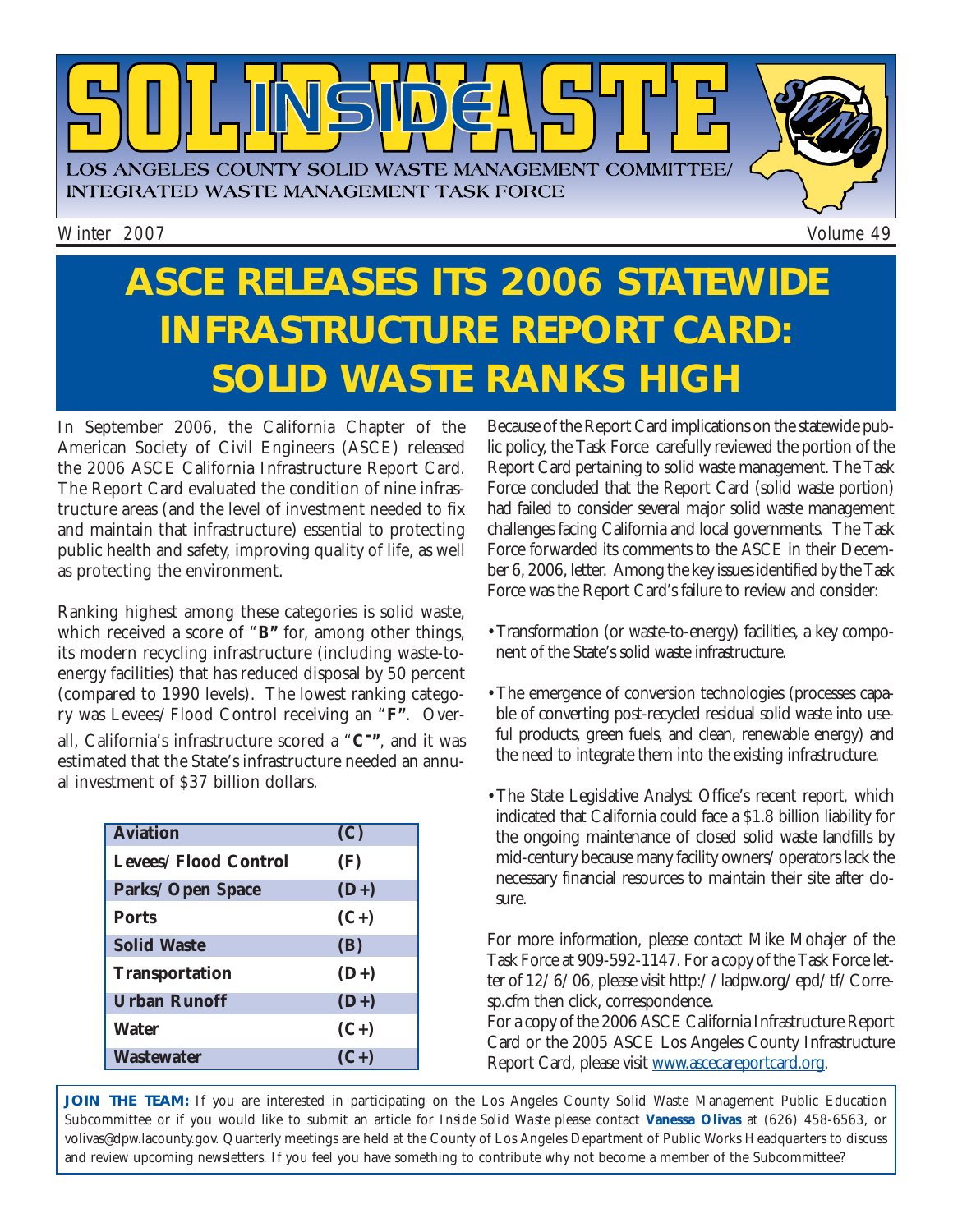### **FIRST FRANCHISE WASTE COLLECTION SYSTEM IS IMPLEMENTED IN LOS ANGELES COUNTY UNINCORPORATED AREA OF LA CRESCENTA/MONTROSE**

On January 2, 2007, residents in the unincorporated County area of La Crescenta were the first of many County areas to begin enjoying the benefits of the County's new residential franchise solid waste collection system (Franchise System), which gives exclusive hauling agreements to certain waste management companies.

Previously, residential solid waste collection services in the unincorporated County areas were provided through an open-market system where each resident directly negotiated with waste haulers. However, this system has been unable to meet the growing demands created by changes in Federal and State laws, consumers' desires for better services, and protection against excessive rate increases. As part of the County's ongoing efforts to comply with the State's waste reduction mandate, the County has been working with the waste hauling industry for over seven years to develop the Franchise System.

According to the Los Angeles County Department of Public Works, La Crescenta/Montrose residents are now receiving quality waste collection services, consistent rates, improved customer service, automated collection of refuse, recyclables, and green waste, along with annual cleanup events and free bulky items pickup. When the Franchise System is fully implemented throughout the County, over two-thirds (approximately 750,000 County residents) of the unincorporated County areas will be enjoying similar service.

Through survey forms, phone calls and community meetings, La Crescenta/Montrose residents have actively participated in the design process of the Franchise System for their community by providing feedback on how they would like the franchise system set up. Based on this input, La Crescenta/Montrose residents have chosen to be served by one exclusive waste hauler.

For more information on the Franchise System, please contact Bryce Tyler at 626-458-3590 of the Los Angeles County Department of Public Works or visit [www.ladpw.org/epd/franchise.](http://www.ladpw.org/epd/franchise/)

### **STATE ADOPTS NEW REGULATIONS IMPACTING SOLID WASTE FACILITY PERMIT REQUIREMENTS**

In response to Assembly Bill 1497 (Montanez, 2004), on October 17, 2006, the Waste Board adopted sweeping regulations to clarify and expand the various requirements associated with a new and/or revised State Solid Waste Facility Permit (SWFP). Adoption of the regulations was the culmination of a 2-year deliberative process between facility operators, local governments, Local Enforcement Agencies (LEA), and the Waste Board.

Under the new regulations, minor and major design/operational changes are now defined, and depending on the type of change, public noticing and hearing requirements have been expanded. Furthermore, the new regulations further clarify the relationship between a SWFP and the local land use permit/entitlement.

Although the Task Force supports the general intent of AB 1497 to enhance the protection of communities adjacent to landfills, and increase public participation and involvement in the SWFP process, the Task Force remains concerned that the regulations will in effect weaken State and local oversight contrary to the Bill's intent. For example, a SWFP can now be issued to a solid waste disposal facility even though the design/operational parameters (e.g., hours of operation, daily capacity, waste restrictions, etc.) contradict similar (and often more restrictive) parameters established by the local jurisdiction through the land use permit/entitlement process. Furthermore, the new regulations will now allow a SWFP to be issued even though a local land use permit/entitlement has not been issued.

Due to the importance and potential adverse impact of this issue, the Task Force extensively participated in the rulemaking process. While the Waste Board addressed many of the Task Force's concerns, the issues mentioned above were not addressed. The Task Force therefore will continue to monitor the progress of implementation regulations and keep our readers apprised of any new developments.

For more information on these regulations, please visit the Waste Board's website [\(http://www.ciwmb.ca.gov/Rulemaking/PermitImple](http://www.ciwmb.ca.gov/Rulemaking/PermitImplem/)  $m/$ ) or contact Linda Lee of the Los Angeles County Department of Public Works at (626) 458-6973.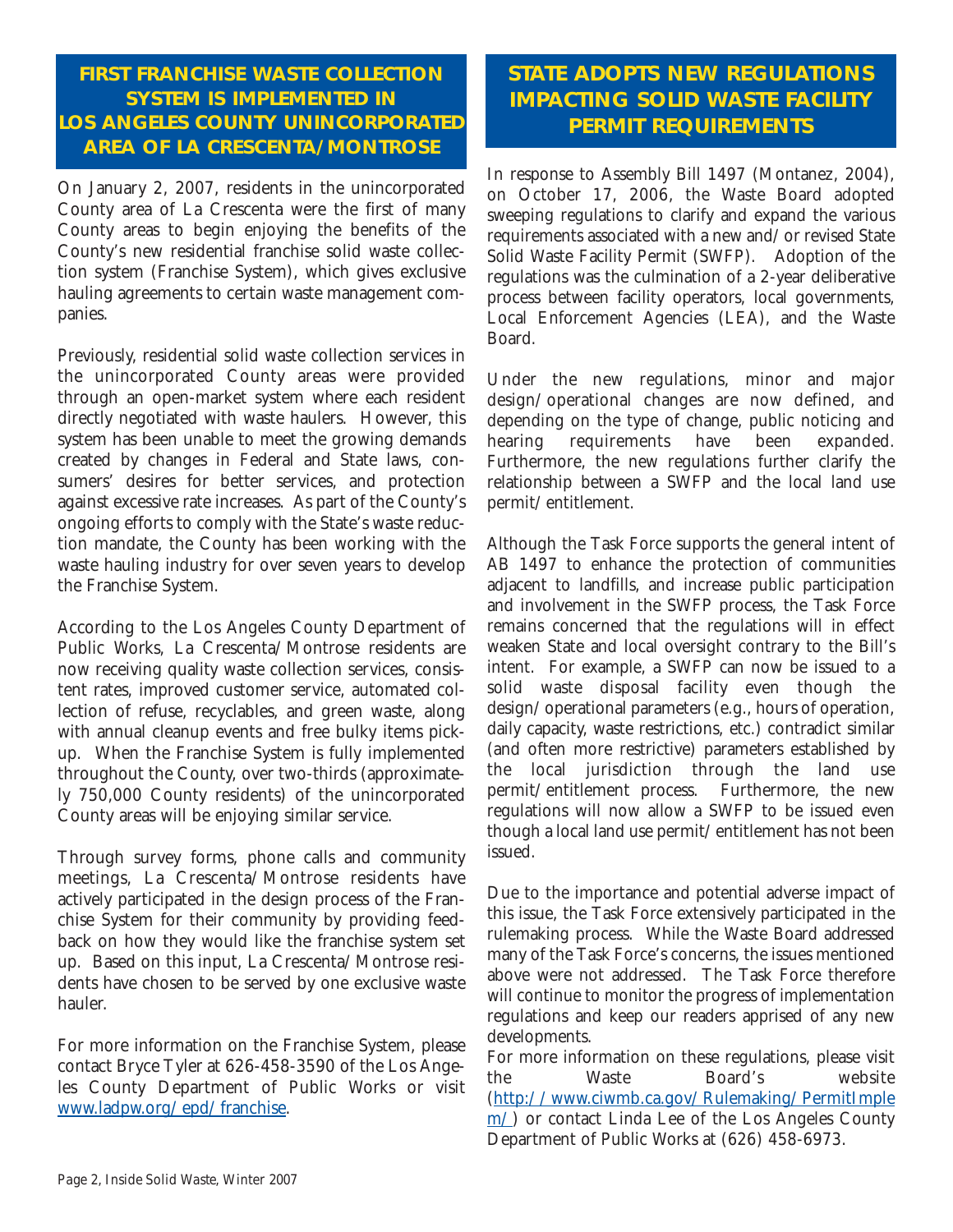Hazardous waste can be taken to any of these locations. Electronic waste will also be accepted. Call 1-800-98-TOXIC or 1 (888) CLEAN-LA for more information.

**Gaffey Street Collection Center 1400 N. Gaffey St. San Pedro, CA 90021 Open Friday, Saturday, and Sunday 9 a.m. - 3 p.m.**

**Hyperion Treatment Plant 7660 W. Imperial Highway, Gate B Playa Del Rey, CA 90293 Open Saturday and Sunday 9 a.m. - 3 p.m.**

**Washington Boulevard collection center 2649 E. Washington Blvd. Los Angeles, CA 90021 Open Friday, Saturday, and Sunday 9 a.m. - 3 p.m.**

**Randall Street S.A.F.E. Center 11025 Randall St. Sun Valley, CA 91352 Open Saturday, Sunday, and Monday 9 a.m. - 3 p.m.**

**UCLA location 550 Charles E. Young Dr. West Los Angeles, CA 90095 [Open Thursday, Friday, and Saturday 8 a.m. - 2 p.m.](http://www.lacity.org/san/solid_resources/special/hhw/safe_centers/index.htm)**

**Los Angeles/Glendale Collection Center 4660 Colorado Blvd. Los Angeles, CA 90039 Open Saturday and Sunday 9 a.m. - 3 p.m.**

**Antelope Valley Environmental Collection Center Antelope Valley Public Landfill 1200 West City Ranch Road Palmdale CA, 93551 [Open 1st and 3rd Saturday each month 9 a.m. - 3 p.m.](http://ladpw.org/epd/avecc/index.cfm)**

#### **TASK FORCE MEETINGS Meetings will be held at the County of Los Angeles Department of Public Works Headquarters, 900 South Fremont Avenue, Alhambra. All meetings are scheduled for 1 p.m. in Conference Room C.** For information<br>For information For information Frias<br>call Christine 7565, For christing 3565,<br>call Christing 3565,<br>at (626 1 a.m. at  $6207$  a.m.  $5:30$  p.m. **Februaray 22 March 15 April 19**

# **What's Up?**

**HHW ROUNDUPS** are open from 9 a.m. to 3 p.m. unless otherwise indicated. For more information, call the County of Los Angeles Department of Public Works, at **1 (888) CLEAN-LA (253-2652).** For information about City of Los Angeles events call, **1 (800) 98-TOXIC (988-6942).**

| Jan. 27  | Hermosa Beach - Clark Stadium<br>Valley Dr. between 6th & 11th Streets                                     |
|----------|------------------------------------------------------------------------------------------------------------|
| Feb.3    | Santa Fe Springs - Rio Hondo College<br><b>Fire Training Academy</b><br>11400 Greenstone Ave.              |
| Feb. 10  | Claremont - Claremont Corporate Yard<br>1616 Monter Vista Ave.                                             |
| Feb. 17  | <b>Gardena</b> - Hitco Carbon Composites<br>1551 West 139th St.                                            |
| Feb. 24  | Diamond Bar - City Streets Gateway Corporate Dr.<br>1300 Block of Bridge Gate Dr.                          |
|          |                                                                                                            |
| Mar. $3$ | Marina Del Rey - Doc 52 Parking Lot, Fiji Way                                                              |
| Mar. 10  | Glendale - Glendale City Streets<br>780 Flower St                                                          |
| Mar. 17  | Rosemead - Southern California Edison Company<br>12131 Walnut Grove Ave.                                   |
| Mar. 24  | Manattan Beach - Northrop-Gumman Space<br>Technology, Aviation Blvd. and Marine Ave.<br>(Northwest Corner) |

## **[ANNOUNCEMENT](http://ladpw.org/epd/tf/)**

**Looking for up-to-date information about the Task Force?**

*Visit www.lacountyiswmtf.org where you can find agendas, meeting minutes, and copies of the Inside Solid Waste newsletter.*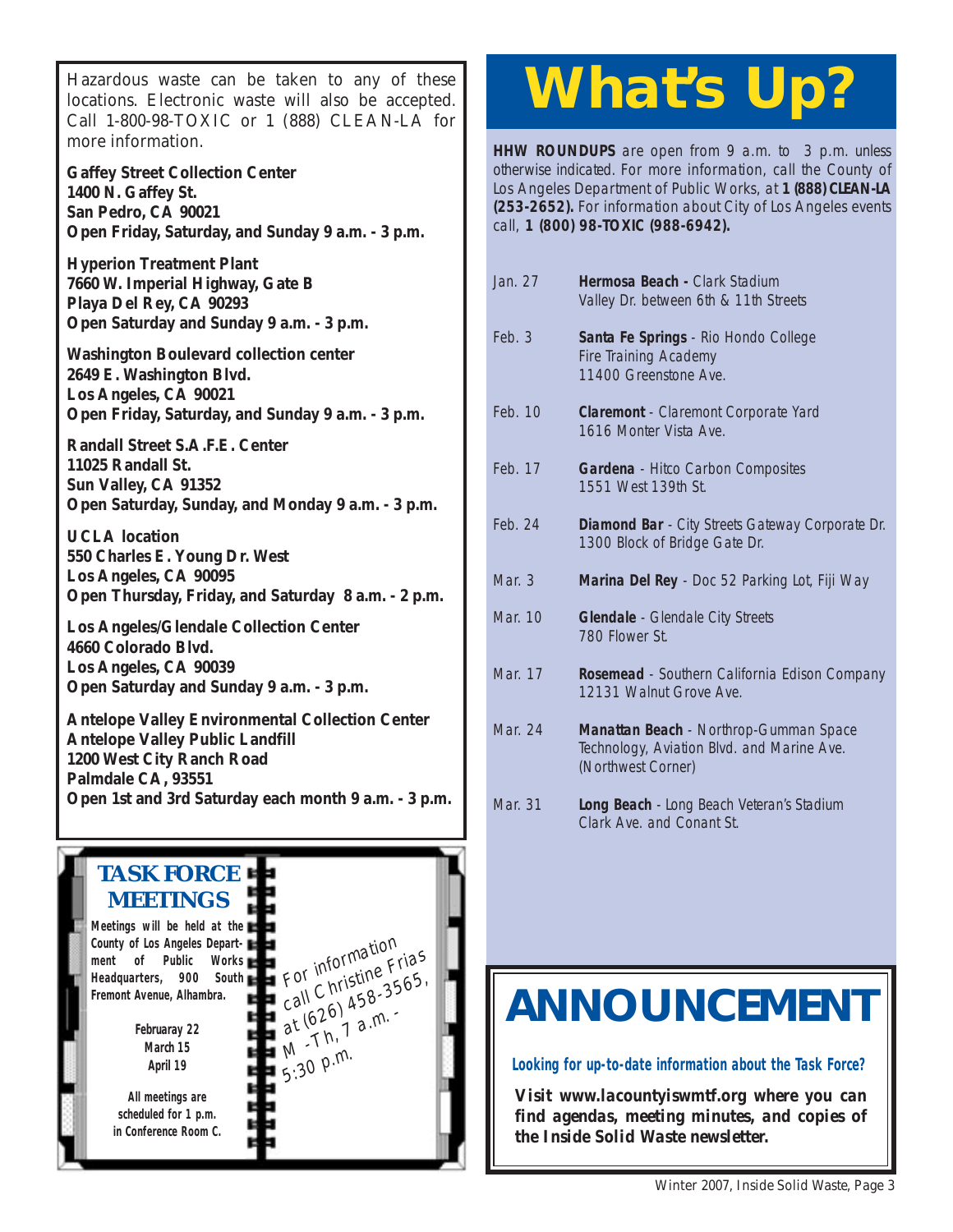### **L.A. County Department of Public Works Environmental Defenders – Rock the Planet Tour**

The Environmental Defenders Rock the Planet Tour is a free 30-minute, high-energy school assembly program. This exciting music driven show features the time travelers Al Luminum and Polly Ethylene and their friends the Environmental Defenders (Leia, Ricardo, Buzz, and June) on a musical and interactive quest to teach elementary school kids in Los Angeles County how to protect the environment.

Performed by two professional children's theatre

actors, the assembly consists of using music; audience participation and repetition to effectively communicate the environmental concepts: reduce, reuse, and recycle (the Three R's); stormwater pollution prevention; and proper disposal of household hazardous waste and e-waste.

The program is free to all public/private elementary schools in Los Angeles County. The program also provides one on one technical assistance. Technical assistance is available to help schools implement sustainable environmental programs on their campuses.

During the 2005-06 school year, the program reached a total of 553 schools, reaching more than 242,000 students. To learn more about the Environmental Defenders program or to

schedule a school assembly online, log on to [www.888cleanla.com](http://ladpw.org/epd/) or contact Edna Gandarilla, Los Angeles County Department of Public Works at (626) 458-6536, Monday through Thursday, 7 a.m. to 5:30 p.m.

## **Spring Smart Gardening Workshops Offered by LA County Department of Public Works**

Gardeners, winter getting you down? Looking forward to spring and doing some gardening? Well, the County's Smart Gardening Workshops start in March.

These Smart Gardening Workshops teach you how to make your garden the most desired in your neighborhood. Learn helpful tips to make your lawn greener and flowers more beautiful, all, while using less water.

The Smart Gardening Workshops teach backyard composting, worm composting, grass recycling, waterwise gardening, and fire-wise gardening. These practices are easy to follow and require little time.

Visit our website for a listing of the upcoming Workshops at [www.SmartGardening.com.](http://ladpw.org/epd/sg/index.cfm) 

> Can't wait till the Workshops to learn? Order a free Smart Gardening Video through our SmartGardening.com website. Once there, click on "Additional Information" to submit a request.

> For more information, contact Jennifer Ang at 626-458-3580 or call (888) CLEAN LA.

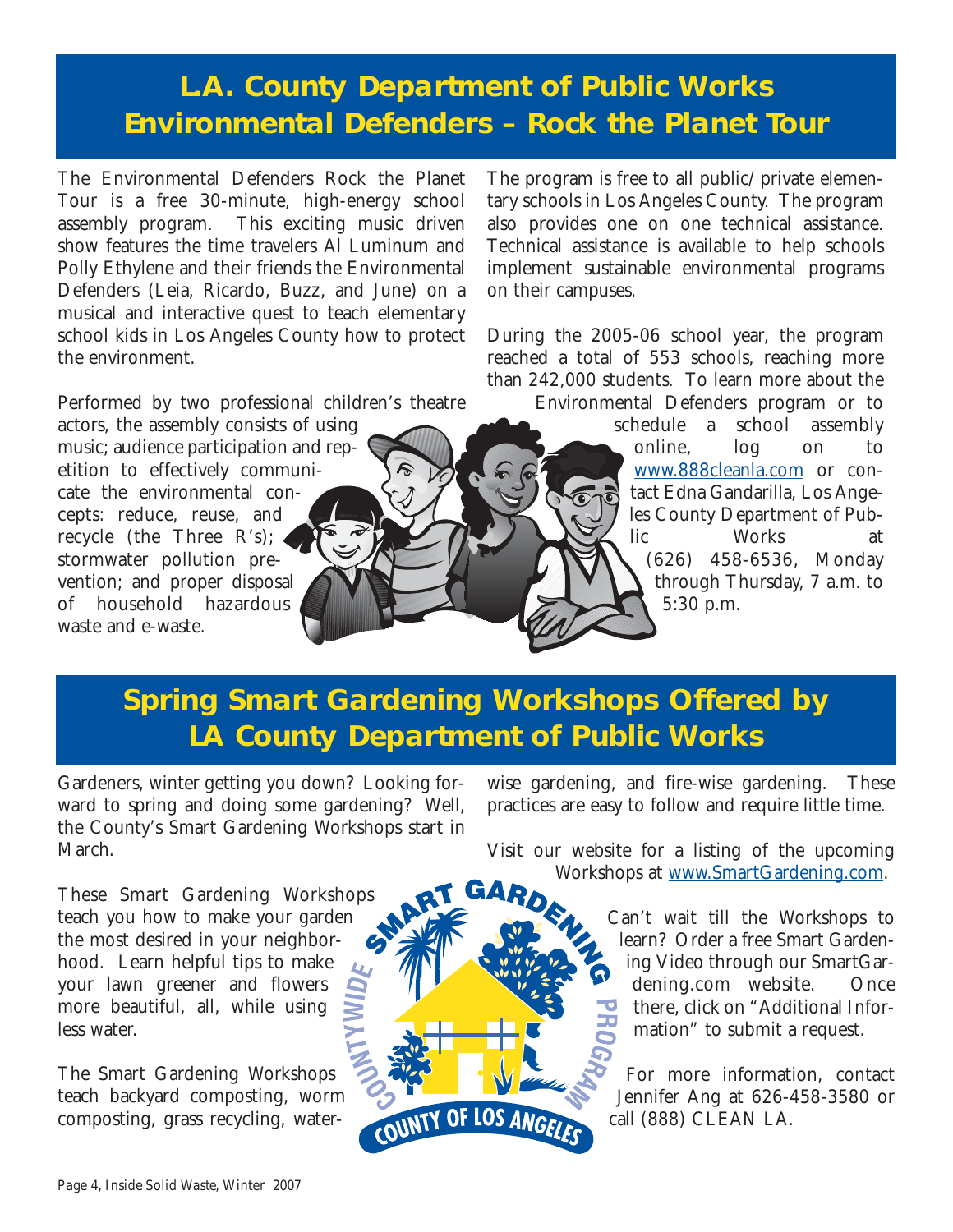# **GREEN BUILDING INITIATIVES ARE GAINING GROUND**

Green building standards have gained popularity in recent years as a means for communities and the building industry to promote responsible material and resource use through environmentally friendly and efficient design. Already cities throughout Los Angeles County, including Los Angeles, Long Beach, Pasadena, Burbank, Santa Monica, Calabasas, West Hollywood and Santa Clarita, have adopted green building standards.

Why is green building so popular? Because green buildings reduce the impact from the construction, operation and maintenance of structures on people and the environment. Green buildings minimize energy and water usage, improve indoor air quality and employee morale/productivity, and result in significant utility and maintenance cost savings over the life of a building. More importantly for the solid waste industry, green buildings also encourage utilization of recyclable and recycled content materials and the reduction of construction and demolition waste.

This assists local jurisdictions in meeting the State's waste reduction goals while instilling a culture of environmental stewardship in both occupants and visitors of the building.

If you don't think buildings can make that much difference, think again. According to the U.S. Department of Energy's Center for Sustainable Development, buildings consume nearly 40% of the world's total energy, accounts for 65% of its electricity consumption, 25% of its wood harvest and 16% of its water. In addition, construction and demolition debris accounts for at least 12% of all solid waste disposed in landfills Statewide.

> The U.S. Green Building Council has developed a green building rating system, Leadership in Energy and Environmental Design (LEED), which has quickly become the nationally accepted benchmark for evaluating design, construction, and operations of optimal green buildings. LEED provides the building industry with consistent, credible standards for what constitutes a "green" building and gives building owners and operators the tools needed to have an immediate and measurable impact of their building's performance and efficiency.

> > For more information on green building, readers are encouraged to visit the website of the U.S. Green Building Council's Los Angeles chapter, [http://www.usgbc](http://www.usgbc-la.org/)la.org/.

#### **WASTE BOARD MEMBER PAT WIGGINS WAS ELECTED TO THE CALIFORNIA STATE SENATE**

At the California Integrated Waste Management Board Meeting of November 15, 2006, Member Pat Wiggins, was honored for her service on the Board. She expressed her appreciation for all the acknowledgements and indicated that as a state Senator, she would support the advancement of conversion technologies.

*~ Glenn Acosta, County Sanitation Districts of Los Angeles County*